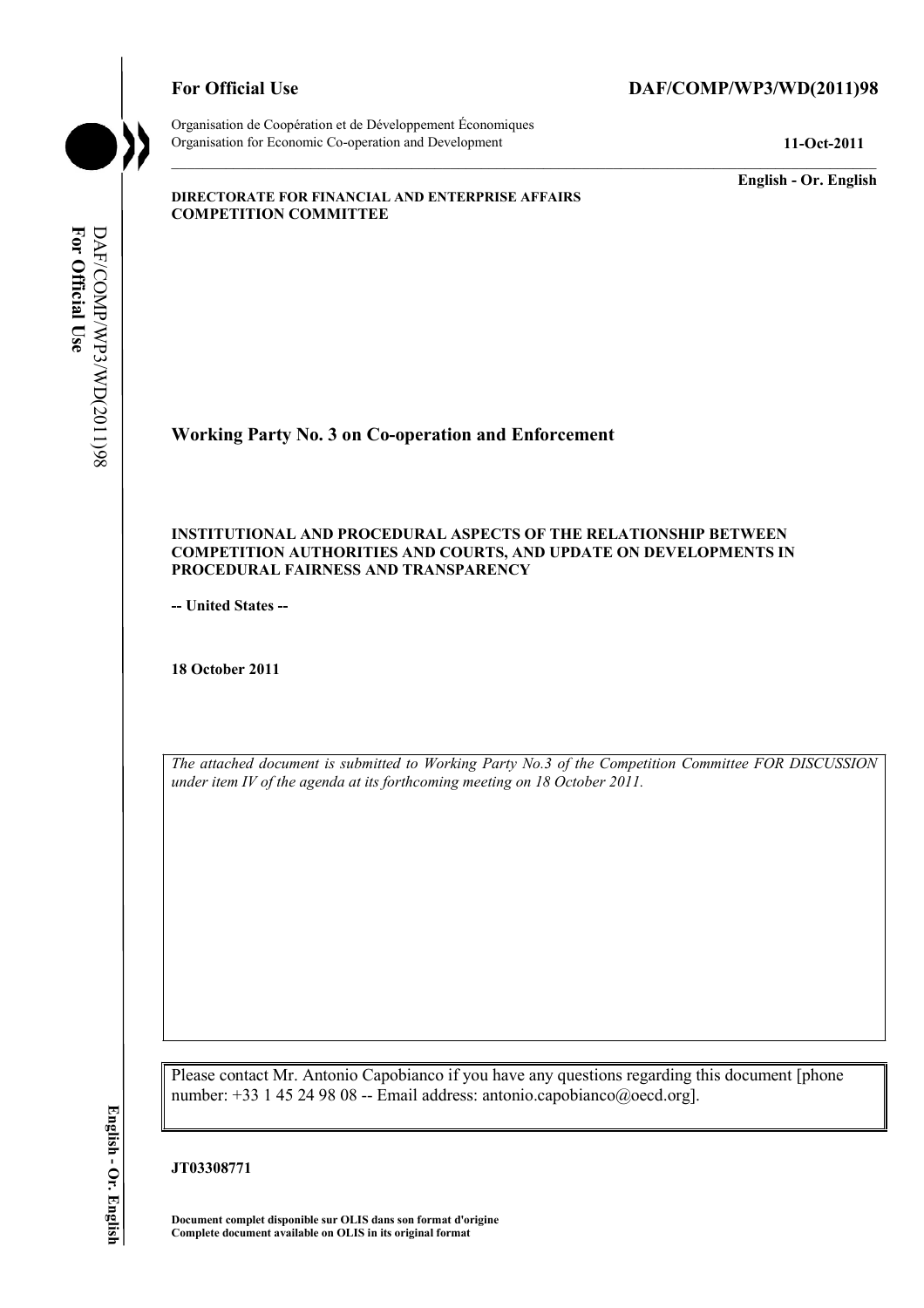1. This paper responds to the Working Party No. 3 Chair's letter of 19 July 2011, inviting submissions for the Working Party's upcoming roundtable on institutional and procedural aspects of the relationship between competition authorities and courts, and update on developments in procedural fairness and transparency. The U.S. Federal Trade Commission ("FTC") and Antitrust Division of the U.S. Department of Justice ("Department") (collectively, "the Agencies") are pleased to provide below our perspectives on these issues.

# **1. The relationship between the courts and competition agencies in the United States**

2. The primary role of courts in the United States is to resolve legal disputes and vindicate rights, which inherently requires interpreting the law.<sup>1</sup> There are separate court systems at the federal level and in each of the states. The Federal courts handle both civil and criminal matters under federal law, as well as some civil matters under state law (mainly matters between citizens of different states with a significant monetary value at stake). $^{2}$ 

# *1.1. Overview of the Federal Courts*

3. The highest federal court is the Supreme Court of the United States, composed of nine justices.<sup>3</sup> are not specialized by subject matter, and, with rare exceptions, neither are the higher courts.<sup>6</sup> Beneath the Supreme Court are 13 Circuit Courts of Appeals, twelve of which are assigned regions into which the country is divided.<sup>4</sup> Within each of the twelve regions, there are the lowest level courts, known as District Courts, in addition to the intermediate Circuit Courts of Appeals.<sup>5</sup> Supreme Court Justices, judges in the Courts of Appeals, and District Court judges are appointed for life terms by the President, subject to confirmation by the United States Senate. Federal court judges are generalists; District Courts

## *1.2. Overview of State Courts*

4. Each of the 50 states and territories<sup>7</sup> has its own court system. These systems vary in structure. 4. Each of the 50 states and territories' has its own court system. These systems vary in structure. All states have a single highest court, most often called the Supreme Court of that state. Decisions of a law. Most states have intermediate courts of appeals; all have lower level or trial courts. Many states have family court. Some state court judges are appointed to their position, while others are often elected. state's highest court may be appealed to the (federal) Supreme Court only if they raise questions of federal specialized courts to handle special classes of matters; examples include probate court, juvenile court, and

<sup>2</sup>*Id.* 

 4 Administrative Office of the United States Courts, *Structure of Federal Courts*, *available at*  http://www.uscourts.gov/EducationalResources/FederalCourtBasics/CourtStructure/StructureOfFederalCo urts.aspx.

 $\frac{5}{10}$ 

 $\mathbf{1}$ family court. Some state court judges are appointed to their position, while others are often elected. 1 Administrative Office of the United States Courts, *Understanding Federal and State Courts*, *available at*  http://www.uscourts.gov/EducationalResources/FederalCourtBasics/CourtStructure/UnderstandingFederal AndStateCourts.aspx.

<sup>3</sup> U.S. Const. Art. III.

<sup>6</sup> Administrative Office of the United States Courts, *Comparing Federal and State Courts*, *available at*  http://www.uscourts.gov/EducationalResources/FederalCourtBasics/CourtStructure/ComparingFederalAnd StateCourts.aspx.

<sup>7</sup> Territories include the District of Columbia, Guam, etc.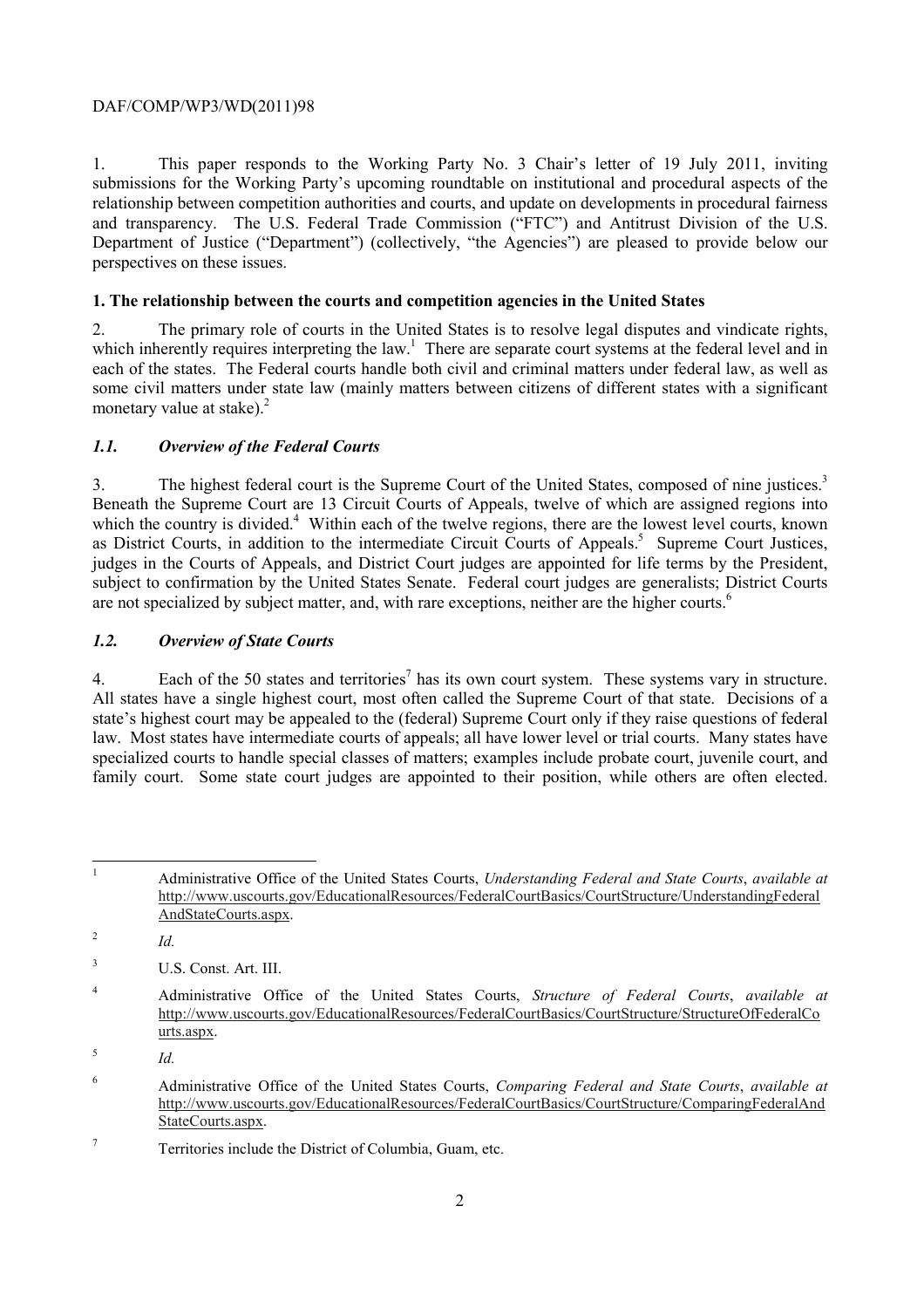(though there are some lifetime appointments).8 Generally, state court judges do not receive lifetime appointments and are instead installed for fixed terms

## *1.3. Common Law System*

5. Almost all court systems in the United States are common law systems.<sup>9</sup> Judges are guided in their decisions by precedent, "the articulation of legal principles in a historical succession of judicial decisions." "Common law principles can be changed by legislation."<sup>10</sup>

# *1.4. Public Enforcement of the Antitrust Laws in the United States*

6. The three primary federal antitrust statutes in the United States are: the Sherman Act.<sup>11</sup> which became law in 1890; the Clayton Act,<sup>12</sup> which was enacted in 1914; and the Federal Trade Commission Act,<sup>13</sup> which also became law in 1914. Almost every state in the United States also has its own antitrust law statute, under which the state itself and/or private parties may sue.

 7. The United States Supreme Court has explained that: "Congress . . . did not intend the text of the legislative history makes it clear that it expected the courts to give shape to the statute's broad mandate by Sherman Act to delineate the full meaning of the statute or its application in concrete situations. The drawing on common law tradition."<sup>14</sup>

 and the FTC, which is an independent agency, are responsible for enforcing the federal antitrust laws. Enforcement also occurs through private litigation. The individual states may also bring court cases under relationships to courts (this is discussed further below). 8. Two government bodies, the Department, which is a part of the executive branch of government, the Sherman Act and the Clayton Act. Due to their underlying structure, the Agencies have different

Procedure.<sup>15</sup> The federal district court will then determine whether the law has been violated and, if so, order appropriate remedies. 9. To enforce the Sherman Act or the Clayton Act, the Department must initiate an action in federal district court as the Plaintiff, where procedure is governed by the Federal Rules of Civil or Criminal

10. In contrast, the FTC typically enforces antitrust law by initiating an administrative proceeding, which begins with issuance of a complaint approved by the five-member Commission upon reason to believe that the respondent violated the Federal Trade Commission Act or the Clayton Act and that a proceeding by it would be in the public interest. Complaint issuance is followed by hearings before an Administrative Law Judge (ALJ) within the agency, not a court, and subject to the agency's rules of

 $\overline{a}$ 

*Id.* 

<sup>&</sup>lt;sup>9</sup> The state of Louisiana has a civil law system.

<sup>10</sup> Administrative Office of the United States Courts, *Glossary of Key Terms*, *available at*  http://www.uscourts.gov/Common/Glossary.aspx.

 $11$ 11 15 U.S.C. §1 *et seq.* The Sherman Act is enforced by the Department.

<sup>&</sup>lt;sup>12</sup> 15 U.S.C. §12 *et seq.* The Clayton Act is enforced by both the Department and the FTC.

 $13$ 13 15 U.S.C. §45 *et seq.* The FTC Act is enforced by the FTC. Substantively, violations of the Sherman Act are also violations of Section 5 of the FTC Act.

 $14$ <sup>14</sup>*Nat'l Soc'y of Prof'l Eng'rs v. United States*, 435 U.S. 679, 688 (1978).

<sup>15</sup> Fed. R. Civ. P.; Fed. R. Crim. P.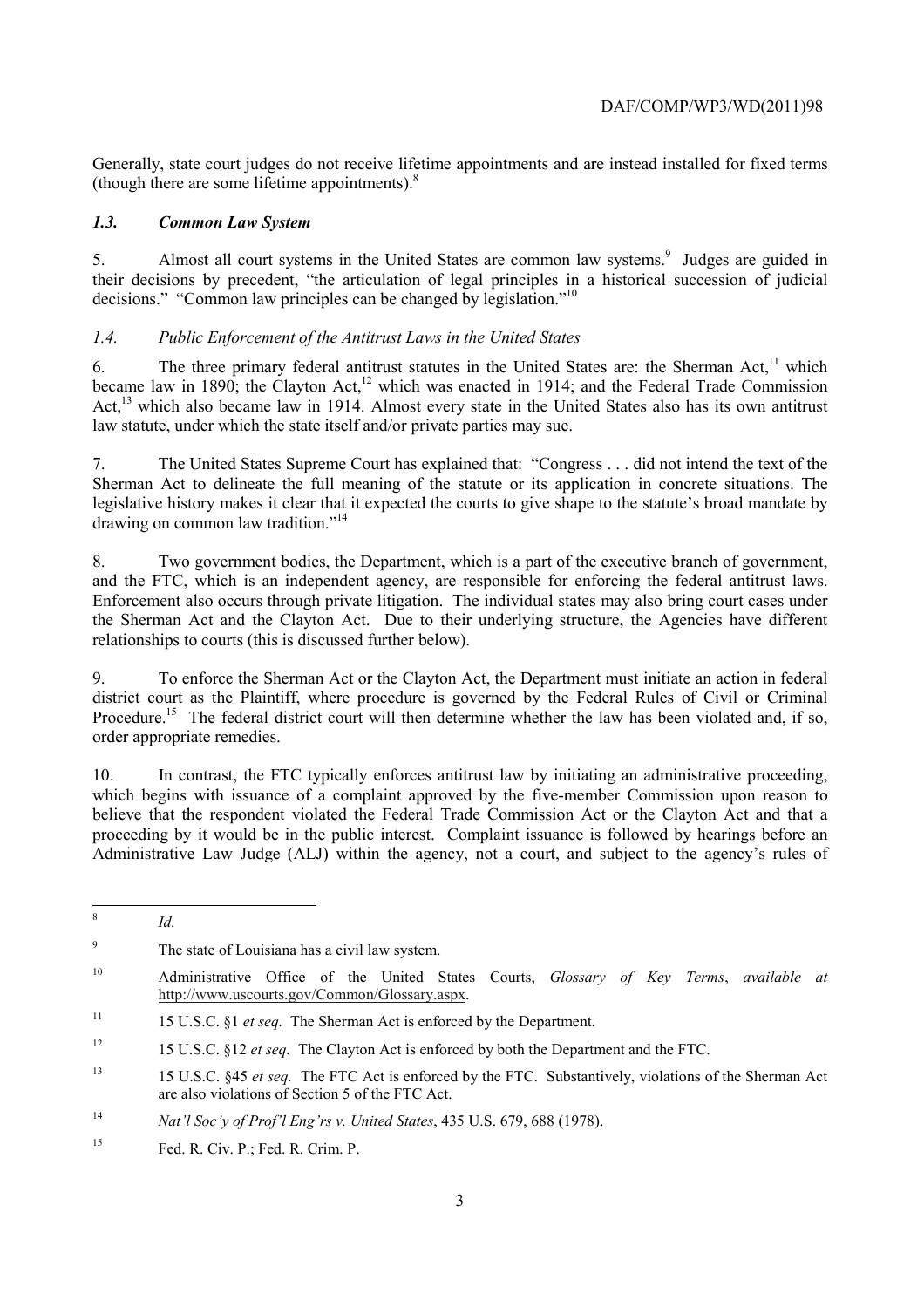respondent does business. The losing party in the court of appeals may seek review by the Supreme Court. practice,<sup>16</sup> not to the Federal Rules. The ALJ's determination may be appealed to the five member Commission, which conducts a *de novo* review of the ALJ's decision. Any final Commission determination may be appealed by the respondent to any regional Circuit Court of Appeals in which the In addition to proceeding administratively, the FTC may also seek a preliminary injunction in a federal district court in aid of its administrative proceeding. Thus, like the Department, in appropriate cases, the Commission may also initiate an action in federal district court as plaintiff. In those cases, the procedures are governed by the Federal Rules.

 adjudicate enforcement matters, subject to appeal in the federal courts. This system comports with in the investigation and prosecution of the matter. FTC staff who conduct the investigation or the prosecution of the case are prohibited from participating in the Commission's decision or review of the Commissioners are strictly prohibited.<sup>18</sup> 11. As described above, the FTC has adjudicative functions in addition to investigative and prosecutorial ones. Unlike the Department, the FTC has the authority to investigate, prosecute, and constitutional principles of due process and administrative law.<sup>17</sup> Once the Commission issues its complaint, the Commissioners are considered to be in an adjudicative role and they are no longer involved matter. In addition, *ex parte* contacts about the matter between FTC staff and the ALJ or the

# **2. A summary of the procedures applicable to public and private competition cases before United States courts**

# *2.1. The Adversarial System*

determines the ultimate facts and decides the case in accordance with the controlling law and precedent. 12. Whether a matter originates with the Department, the FTC, a State Attorney General, or a private party, once in federal court or an administrative hearing, all proceedings – public or private – employ an adversarial system: the parties submit their evidence and arguments regarding the relevant facts to a neutral fact-finder—a judge or jury.<sup>19</sup> U.S. judges do not independently investigate the facts or assist the parties in presenting their cases; they may however ask questions and request briefing. Juries do not generally ask questions and they may not request information. Based on the parties' submissions, the court Thus the process is highly transparent, since all, or nearly all, the evidence on which the decision is based is available for all to see, and the result (unless fully determined by a jury) is accompanied by a written explanation.

## *2.2. Discovery in Antitrust Suits*

applicable to this discovery process in antitrust cases are the same rules of discovery applied in other cases. 13. Before the trial is held, the parties in all types of proceedings may discover information from each other and from third parties that may be relevant to the claims or defenses in the case. This ensures that all parties understand the nature and scope of the claims and ensures transparency. The rules The parties in civil cases gather information through mandatory disclosures under the Federal Rules, written interrogatories, document requests, requests for admissions, and depositions. This process of

 $\overline{a}$ FTC Rules of Practice, 16 C.F.R. Part 3 (2011).

<sup>17</sup>*Withrow v. Larkin,* 421 U.S. 35 (1975); Administrative Procedure Act, 5 U.S.C. §§ 551-706.

<sup>18</sup> 18 16 C.F.R. § 4.7.

 may seek damages and then they have a right to a jury as fact finder, but they may choose to rely on a <sup>19</sup> In civil cases in federal court seeking only injunctive relief, the fact finder is the judge. Private litigants judge instead. There is a right to a jury in criminal cases, but that right may generally be waived.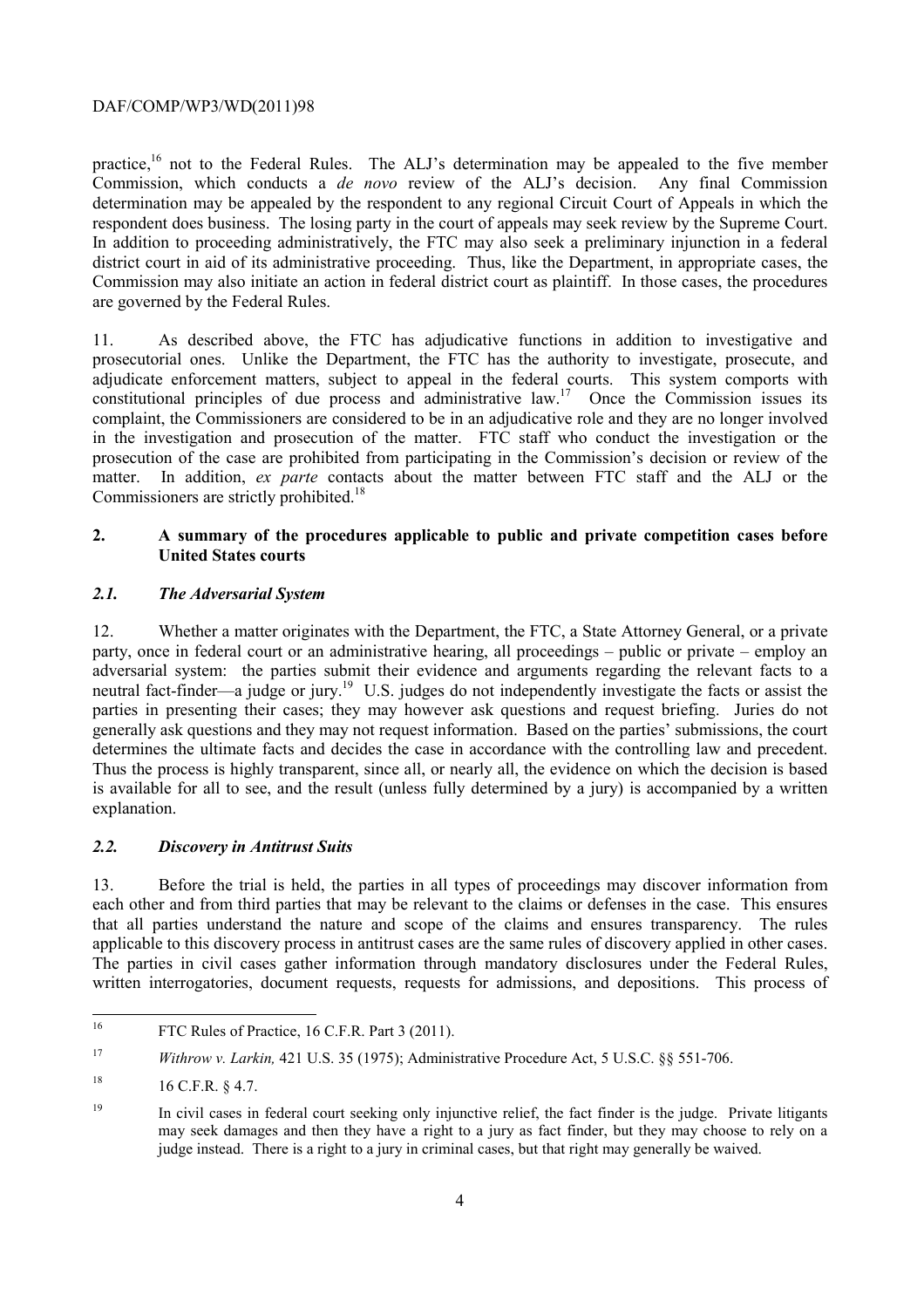discovery lays the foundation for the facts the parties will present to the court; discovery is generally more apply in FTC administrative proceedings. The FTC's rules of practice require counsel for the agency and respondent to identify individuals likely to have information relevant to the proceeding, and to produce and permit pre-trial discovery of, these experts.<sup>21</sup> limited in criminal cases. The pre-trial submission of facts in judicial proceedings is governed by the Federal Rules of Civil or Criminal Procedure and the Federal Rules of Evidence. Similar discovery rules documents (or certain information about documents) relevant to the proceeding, subject to limited exceptions, such as privilege; they also authorize the parties to obtain other discovery from one another through a variety of means.<sup>20</sup> The parties must also identify their experts and produce reports prepared by,

## *2.3. Early Proceedings in Antitrust Suits*

permissibly lead to the conclusion that the law has been violated, the case is dismissed.<sup>22</sup> (Analogous judgment will be granted "if the movant shows that there is no genuine dispute as to any material fact and 14. Defendants may move to dismiss the charges against them at an early stage in the proceedings. On a motion to dismiss a civil case "for failure to state a claim," the court is required to assume that the facts alleged by the plaintiff (whether an agency or private party) are true; if those alleged facts do not procedures exist in criminal proceedings.) At later stages in civil proceedings, either party may seek summary determination of certain matters or disposition of the case before trial. A motion for summary the movant is entitled to judgment as a matter of law."23 Likewise, in administrative proceedings before the FTC, respondents may file motions to dismiss and motions for summary decision. In order to expedite the proceeding, such motions in FTC cases are directly referred to the Commission, which must rule on the motion or, in its discretion, refer it to the ALJ.24

#### *2.4. Trial Protections and Processes*

 cross-examination of witnesses. Similarly, under the FTC's rules of practice, respondents "have the right 15. In all non-criminal court cases, the defendant is afforded a number of procedural protections, including the right to call witnesses on its own behalf and to put on its own case. Defendants in U.S. judicial proceedings also have the opportunity to challenge the opposing party's factual presentations via of due notice, cross-examination, presentation of evidence, objection, motion, argument, and all other rights essential to a fair hearing."<sup>25</sup>

16. In federal criminal cases,  $^{26}$  defendants have additional procedural rights, such as the right to trial by jury<sup>27</sup> and the right against self-incrimination,<sup>28</sup> as well as pre-trial discovery rights to obtain certain

 admission. *Id. See also* 16 C.F.R. §§ 3.32 (admissions), 3.33 (depositions), 3.35 (interrogatories), 3.37 (production of documents). Parties may also obtain discovery from third parties. *See, e.g.,* 16 C.F.R. § See generally 16 C.F.R. § 3.31. As under the Federal Rules of Civil Procedure, parties to an administrative proceeding may, under the FTC's procedural rules, discover information from each other through mandatory disclosures, depositions, written interrogatories, production of documents, and requests for 3.34.

 $21$ 21 16 C.F.R. § 3.31A.

<sup>22</sup>*Iqbal v. Ashcroft*, 129 S.Ct. 1937, 1950-51 (2009); *Bell Atlantic Corp. v. Twombly*, 550 U.S. 554, 556 (2007).

<sup>23</sup> 23 Fed. R. Civ. P. 56(a); *Anderson v. Liberty Lobby, Inc.,* 477 U.S. 242, 247 (1986).

<sup>&</sup>lt;sup>24</sup> 16 C.F.R. § 3.22(a).

<sup>25</sup> 25 16 C.F.R. § 3.41(c).

<sup>&</sup>lt;sup>26</sup> Only the Department may prosecute federal criminal matters.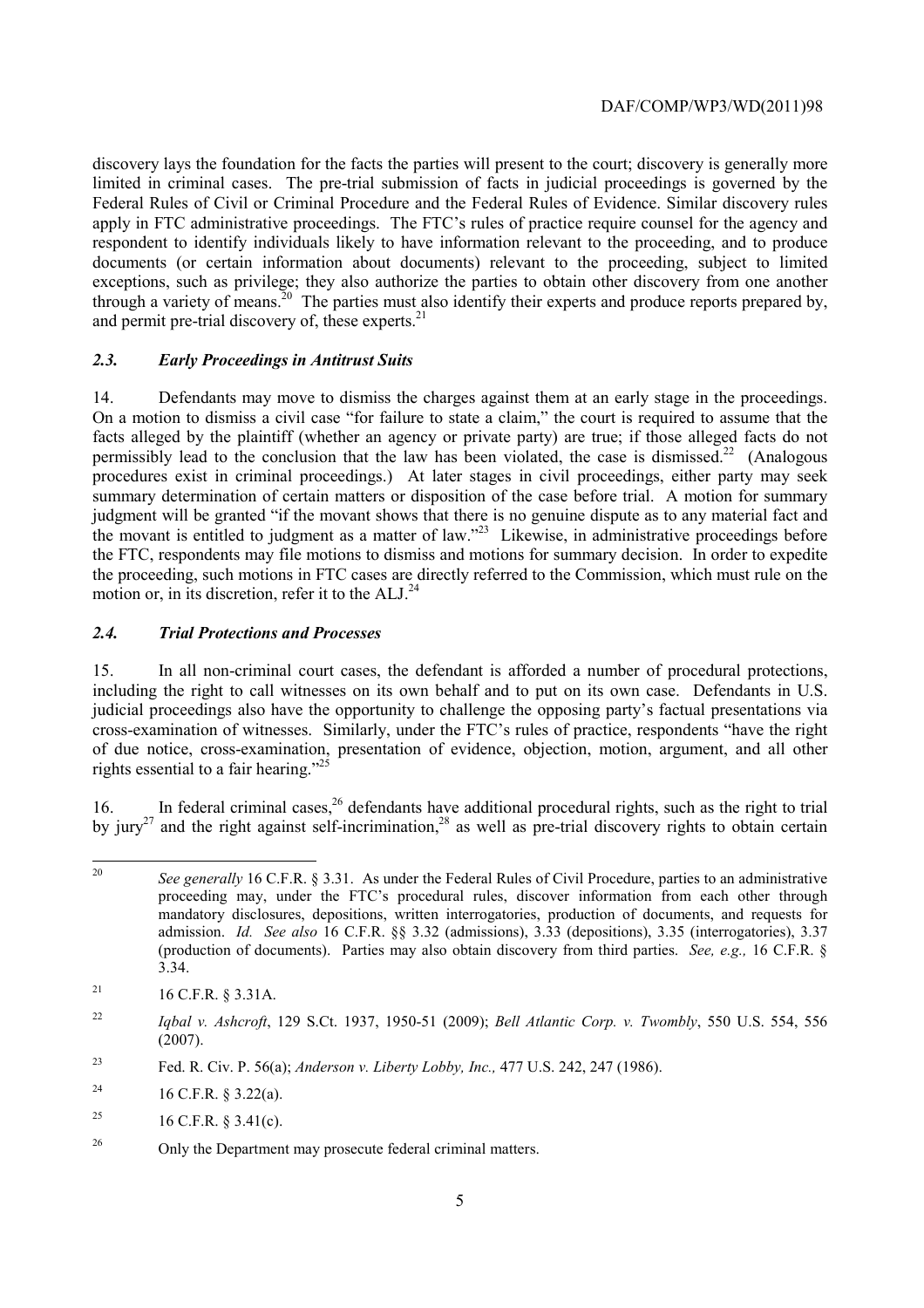documents that are in the Department's possession,<sup>29</sup> statements of government witnesses, and exculpatory information.

17. In the U.S. judicial system, the burden of proof lies with the plaintiff (i.e., the agency, a State Attorney General, or private plaintiff). To prevail in a civil judicial proceeding, the agency must show by a "preponderance of the evidence" (meaning that it is more likely than not) that the defendant is legally responsible for the alleged harm. This is also the applicable standard in FTC administrative proceedings. In criminal cases, the Department must prove its case "beyond a reasonable doubt."

18. At the end of a civil trial without a jury, the judge makes findings of facts and conclusions of law, orally on the record or written in an opinion or memorandum of decision.<sup>30</sup> In practice all, or nearly all competition cases that are not settled, conclude in a reasoned written opinion.

has a right to appeal.<sup>31</sup> In federal proceedings, the district court decision will be appealed to the court of does not grant review. Many detailed and specific procedures govern appellate practice.<sup>33</sup> 19. In federal court, the losing party in a civil action (and the losing defendant in a criminal action) appeals for the circuit in which the district court is located.<sup>32</sup> Litigants may seek Supreme Court review of decisions of courts of appeals, but there is no right to such review and the Supreme Court in most cases

20. Proceedings and appeals in state court follow similar – though not identical – procedures as the federal system. Each state, however, has its own set of procedures and requirements.

# **3. Factors Encouraging Transparency and Fairness in United States Litigation**

21. Litigation in the federal courts is governed by a complex system of rules and procedures, some of which are discussed above. A number of these rules are designed to ensure transparency and fairness in decision-making. Some of these rules are explained below.

# *3.1. Duties of Disclosure*

considerable information even before the other parties have sought the information through discovery. when necessary. Certain initial disclosures are also required in FTC administrative proceedings. 22. In civil litigation, parties have a general duty of disclosure. Federal Rule of Civil Procedure 26 (a)(1) imposes an affirmative duty of disclosure on parties to a civil lawsuit to disclose to the other parties This information includes information about individuals likely to have discoverable information, copies of all documents or electronic information that may support the party's claims or defenses, computation of each category of damages claimed. The parties are also required to supplement and correct these responses Specifically, within five days of receipt of the respondent's answer to the complaint, and without awaiting a discovery request, the parties must identify each individual likely to have information relevant to the

1

<sup>33</sup>*See, generally*, Federal Rules of Appellate Procedure.

<sup>27</sup> U.S. Const. amend. VI.

<sup>28</sup> U.S. Const. amend. V.

<sup>29</sup> 29 U.S. Department of Justice Antitrust Division Manual, Fourth Edition (Dec. 2008), Ch. IV(F), *available at*  http://www.justice.gov/atr/public/divisionmanual/atrdivman.pdf.

 $30$ Fed. R. Civ. P.  $52(a)(1)$ .

<sup>31</sup> Fed. R. App. P. 3 and 4.

 $32$ A few types of cases are appealed to the one court of appeals that is not regional.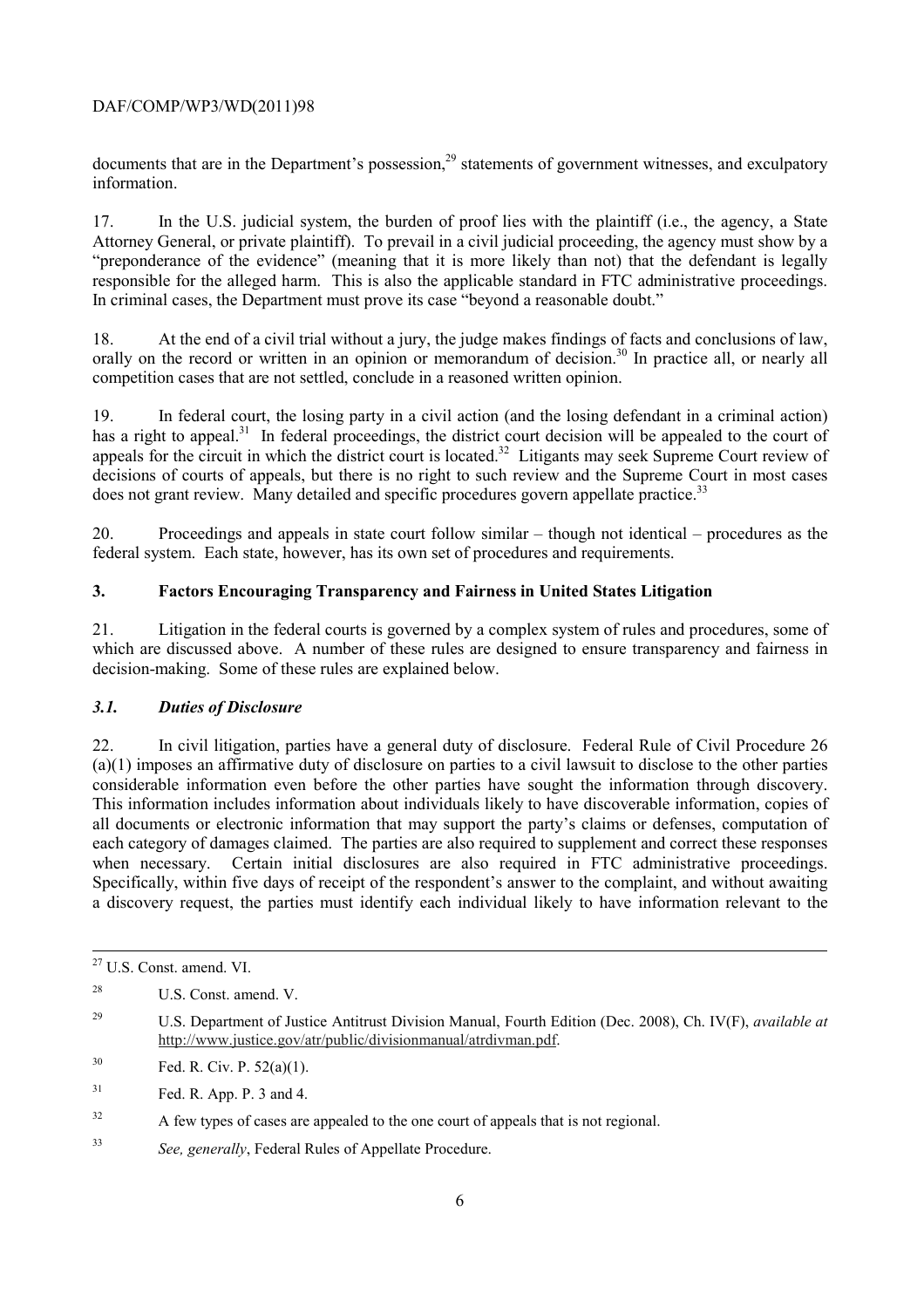proceeding, and produce copies (or a description by category and location) of all documents and electronically stored information relevant to the proceeding.<sup>34</sup>

## *3.2. Protective Orders*

 admitted during the trial in any type of proceeding is presumptively public unless a party can show that it will be harmed by the public disclosure of such information. In that case, the court may seal part of the 23. To protect from disclosure information that is obtained in discovery, a party or a person from whom discovery is sought may seek a protective order from the appropriate judge, who can issue an order "to protect a party or person from annoyance, embarrassment, oppression, or undue burden or expense," including orders limiting the type, manner, or extent of discovery, or to protect a trade secret or other confidential material."35 Protective orders are routinely issued in FTC proceedings. However, evidence court record. Similarly in FTC proceedings, upon motion, the ALJ may determine that the evidence should be held "in camera" pursuant to the Commission's rules of practice.

## *3.3. Sanctions for Failure to Follow Procedures*

24. Federal Rule of Civil Procedure 37 addresses failure to make disclosure or cooperate in discovery and provides for sanctions. A party may apply to a court for an order compelling disclosure or discovery where the person from whom the disclosure or discovery is sought refuses to comply or provides an evasive or incomplete answer. Where a motion to compel is granted, the court may require the party or deponent whose conduct necessitated the motion to pay the moving party's reasonable expenses, including attorney's fees; if the motion is denied, the court may enter a protective order and require the moving party to pay reasonable expenses. Failure by a deponent to be sworn or to answer a question after being directed to do so by a court may be considered contempt of that court and punished accordingly. Where a party fails to obey an order of the court regarding discovery, the court may issue:

- an order that certain facts be taken as established in accordance with the claim of the party obtaining the order;
- an order refusing to allow the disobedient party to support or oppose designated claims or evidence, or prohibiting that party from introducing designated matters in evidence;
- an order striking pleadings, or staying further proceedings until the order is obeyed, or dismissing the action or rendering a default judgment against the disobedient party;

25. In addition the court may treat the failure to obey as contempt of court. Similar penalties may be imposed for failure to disclose or to amend prior responses to discovery.

party's answers or objections to discovery requests or required disclosures.<sup>36</sup> If a party fails to comply – upon motion by the aggrieved party – take such action "as is just," including but not limited to the 26. Analogous procedures exist in FTC administrative adjudications, where a party may seek an order compelling disclosure or discovery, including a determination of the sufficiency of the opposing with any discovery obligation under the FTC's rules of practice, the ALJ or the Commission (or both) may following:

 $34$ 34 16 C.F.R. § 3.31(b).

<sup>35</sup> Fed.R.Civ. P. 26(c).

<sup>36 16</sup> C.F.R. § 3.38.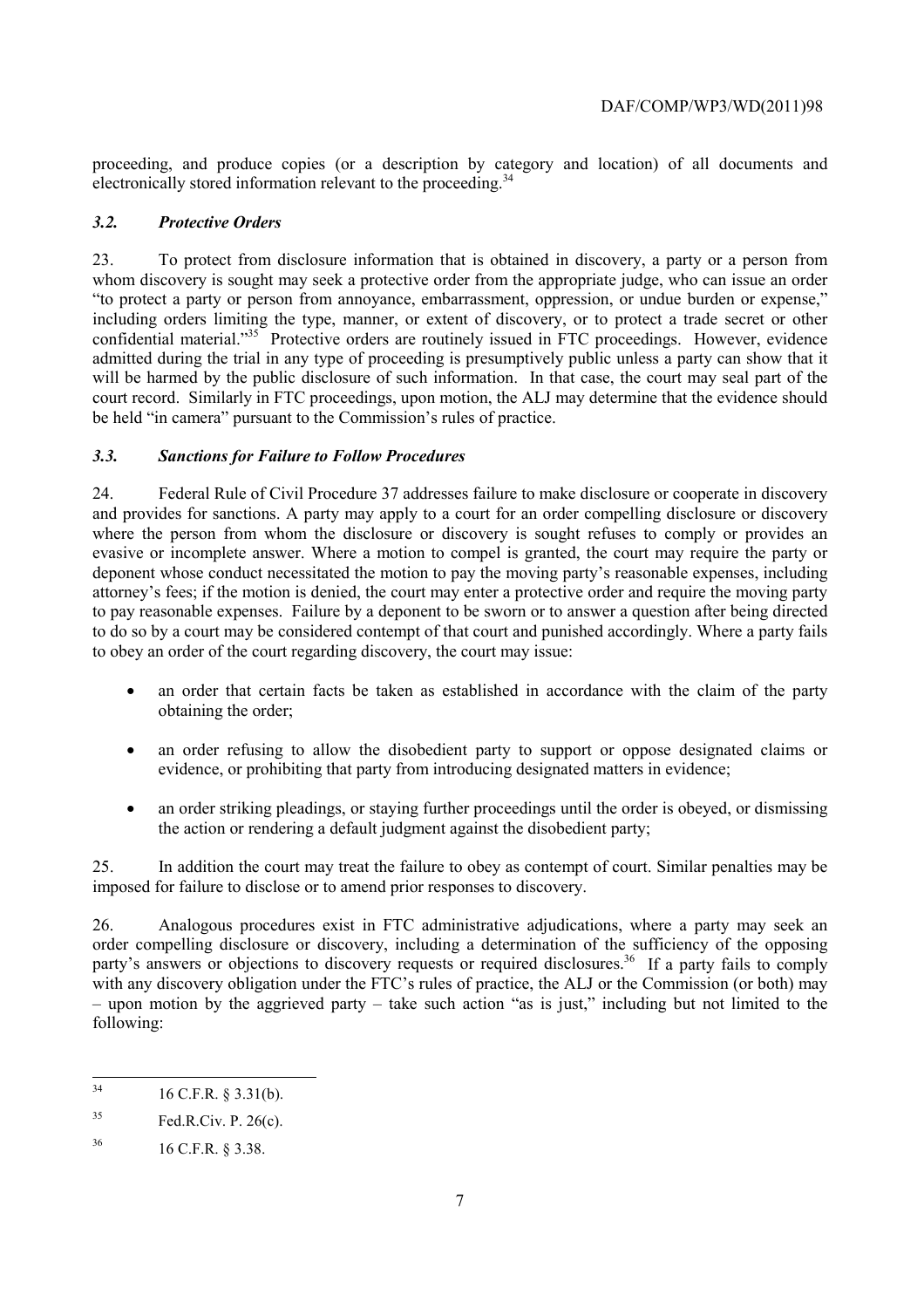- Order that any answer be amended to comply with the request, subpoena, or order;
- •
- would have been adverse to the party; • Order that the matter be admitted or that the admission, testimony, documents, or other evidence
- subpoena was issued be taken as established adversely to the party; • Rule that for the purposes of the proceeding the matter or matters concerning which the order or
- witnesses, or other discovery; • Rule that the party may not introduce into evidence or otherwise rely, in support of any claim or defense, upon testimony by such party, officer, agent, expert, or fact witness, or the documents or other evidence, or upon any other improperly withheld or undisclosed materials, information,
- Rule that the party may not be heard to object to introduction and use of secondary evidence to show what the withheld admission, testimony, documents, or other evidence would have shown; or
- Rule that a pleading, or part of a pleading, or a motion or other submission by the party, concerning which the order or subpoena was issued, be stricken, or that a decision of the proceeding be rendered against the party, or both.

27. Court enforcement may be sought where the ALJ determines that such relief would not be sufficient, or in instances where a nonparty fails to comply with a subpoena or order.

# *3.4. Rules of Attorney Client Privilege*

28. Certain information is protected from discovery under well-established U.S. rules of privilege, which apply in both court proceedings and administrative adjudications before the FTC.<sup>37</sup> Rule 501 of the Federal Rules of Evidence provides that a privilege "shall be governed by the principles of the common law as they may be interpreted by the courts of the United States in the light of reason and experience." While a number of different privileges exist, those most commonly invoked in antitrust cases are the attorney-client privilege, which, under U.S. law, generally protects a person's request for legal advice from his or her attorney, and covers both outside counsel and in-house counsel, and the work product rule, which protects materials prepared in anticipation of litigation. Both of these privileges are subject to an exception for communications with attorneys that were made in furtherance of an ongoing or future criminal or fraudulent act. The privilege against self-incrimination can be invoked in any sort of proceeding in which a witness is asked a question that he believes will require him to implicate himself criminally.

# *3.5. Expert Witnesses*

29. Expert witnesses are frequently used in civil antitrust litigation and FTC administrative adjudications. Experts may be appointed by the court, or separately hired by each party to explain complex economic issues, accounting subtleties, or substantive areas (e.g., software, technology, science). Prior to

 37 *See, e.g.,* 16 C.F.R. § 3.31(c)(4) (providing that "[d]iscovery [in FTC administrative proceedings] shall be denied or limited in order to preserve the privilege of a witness, person, or governmental agency as governed by the Constitution, any applicable act of Congress, or the principles of the common law as they may be interpreted by the Commission in the light of reason and experience").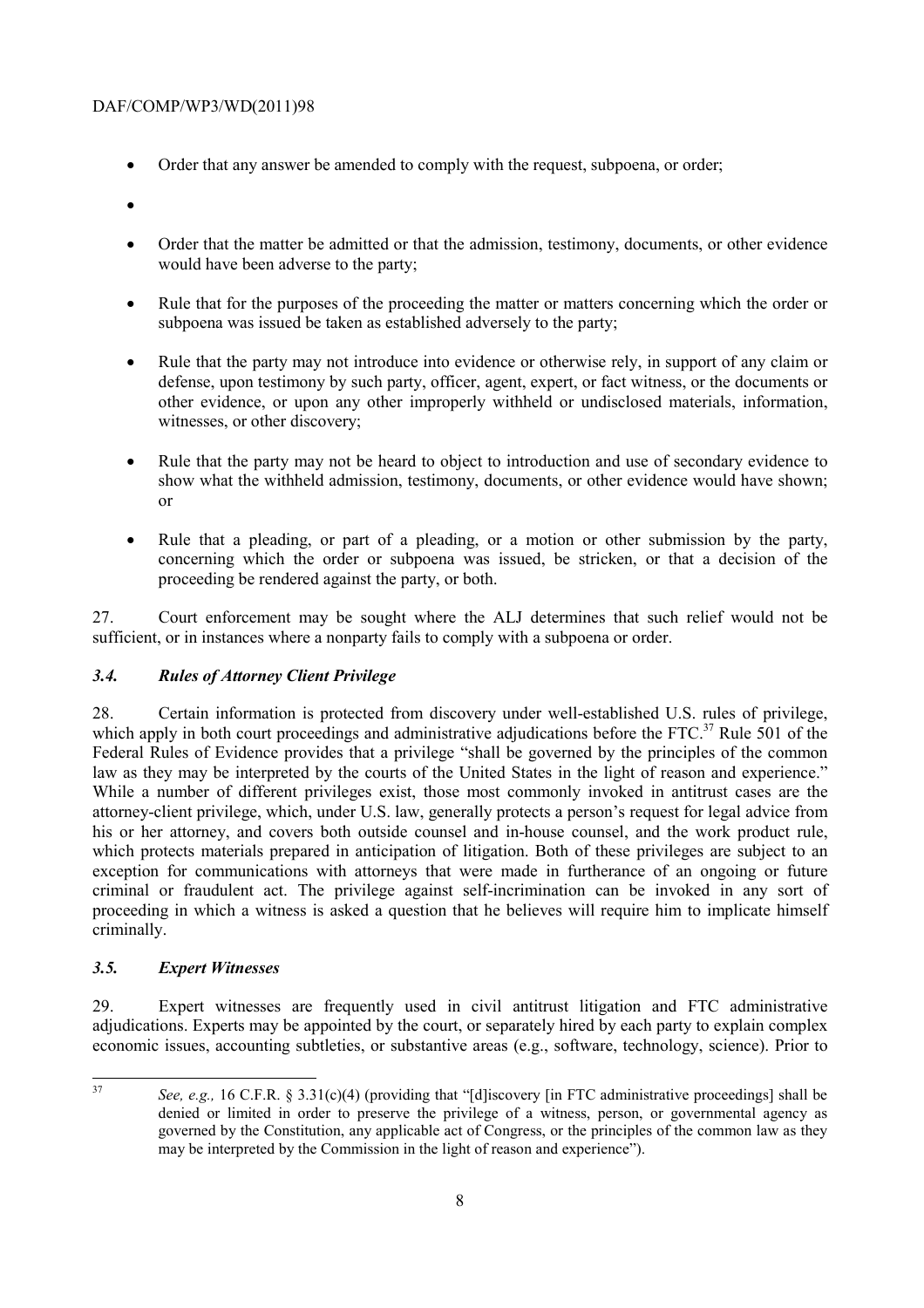matter and that a basis exists in both fact and the discipline of the expert for every opinion.<sup>41</sup> trial or administrative hearing, a party must disclose to other parties the identity of any person who may be called as an expert witness, along with a signed written report indicating his opinion, facts and data considered, exhibits to be used, qualifications, previous testimony, and compensation.<sup>38</sup> A party may depose any person who has been identified as an expert whose opinions may be presented at trial or administrative hearing.<sup>39</sup> At trial, or during an administrative hearing before the FTC, expert witnesses are subject to cross-examination regarding their qualifications, bias, and opinions. Purely conclusory expert testimony may be accorded little or no weight.<sup>40</sup> Consequently, expert reports are often quite extensive and even more detailed than the eventual testimony. Expert reports have to include the opinions to be offered by the expert and the basis for each opinion, and the party offering the expert will have to make out a prima facie case for admissibility, establishing that the witness is indeed an expert on the relevant subject

## *3.6. Closing Statements*

30. Although there are no formal rules requiring the Department to make a public announcement upon closing an antitrust investigation, it has a policy of doing so in significant civil matters.<sup>42</sup> Similarly, as part of its efforts to provide further transparency to its decision-making process, the FTC sometimes publishes public statements explaining the reasons for closing second-stage merger investigations.<sup>43</sup>

#### *3.7. Settlements*

 proposed agreement and complaint are usually available for public comment. To facilitate input by the 31. When the Department concludes a civil antitrust investigation by settlement or consent decree, the Tunney Act requires a complaint, proposed settlement, and a competitive impact statement to be filed in federal district court.<sup>44</sup> The Act provides for wide publication of the details of any proposed settlement, and for a period of public comment on the proposal. The statute requires the Department to consider those comments, and the court must ultimately determine that the settlement is in the public interest before it can take effect. The FTC's acceptance of a proposed consent agreement also initiates a public process, whether before or after an enforcement action has been initiated. Every consent agreement proposed must contain certain provisions, largely designed to ensure that the decree is enforceable and legally sustainable in case compliance problems arise later.<sup>45</sup> If the FTC accepts a proposed consent agreement, the entire public, the Commission simultaneously publishes an analysis to aid public comment, which explains in lay terms the violations alleged and proposed remedies. It is intended to disclose information sufficient to educate the public about the facts and underlying rationale of the proposed consent agreement, and describe the competitive harm addressed, the nature and extent of the evidence involved, the nature of the proposed remedy vis-à-vis the harm identified, and the consumer impact of the competitive harm. After

41 See also Fed. R. Evid. 702.

Fed. R. Civ. P. 26(a)(2)(B), 16 C.F.R. § 3.31A(a)—(c).

<sup>&</sup>lt;sup>39</sup> Fed. R. Civ. P. 26(b)(4)(A), 16 C.F.R. § 3.31A(d).

<sup>40</sup> <sup>40</sup>*See SMS Sys. Maint. Servs., Inc. v. Digital Equip. Corp.*, 188 F.3d 11, 25 (1st Cir. 1999) ("Expert testimony that offers only a bare conclusion is insufficient to prove the expert's point.").

 $42$ <sup>42</sup>*See* Issuance of Public Statements Upon Closing of Investigations (2003), *available at*  http://www.justice.gov/atr/public/guidelines/201888.pdf.

<sup>43</sup> <sup>43</sup>*See, e.g., Statement of the Commission Concerning Google/AdMob* (May 21, 2010), *available at*  http://www.ftc.gov/os/closings/100521google-admobstmt.pdf.

<sup>44</sup> 44 15 U.S.C. § 16.

<sup>45 16</sup> C.F.R. § 2.32.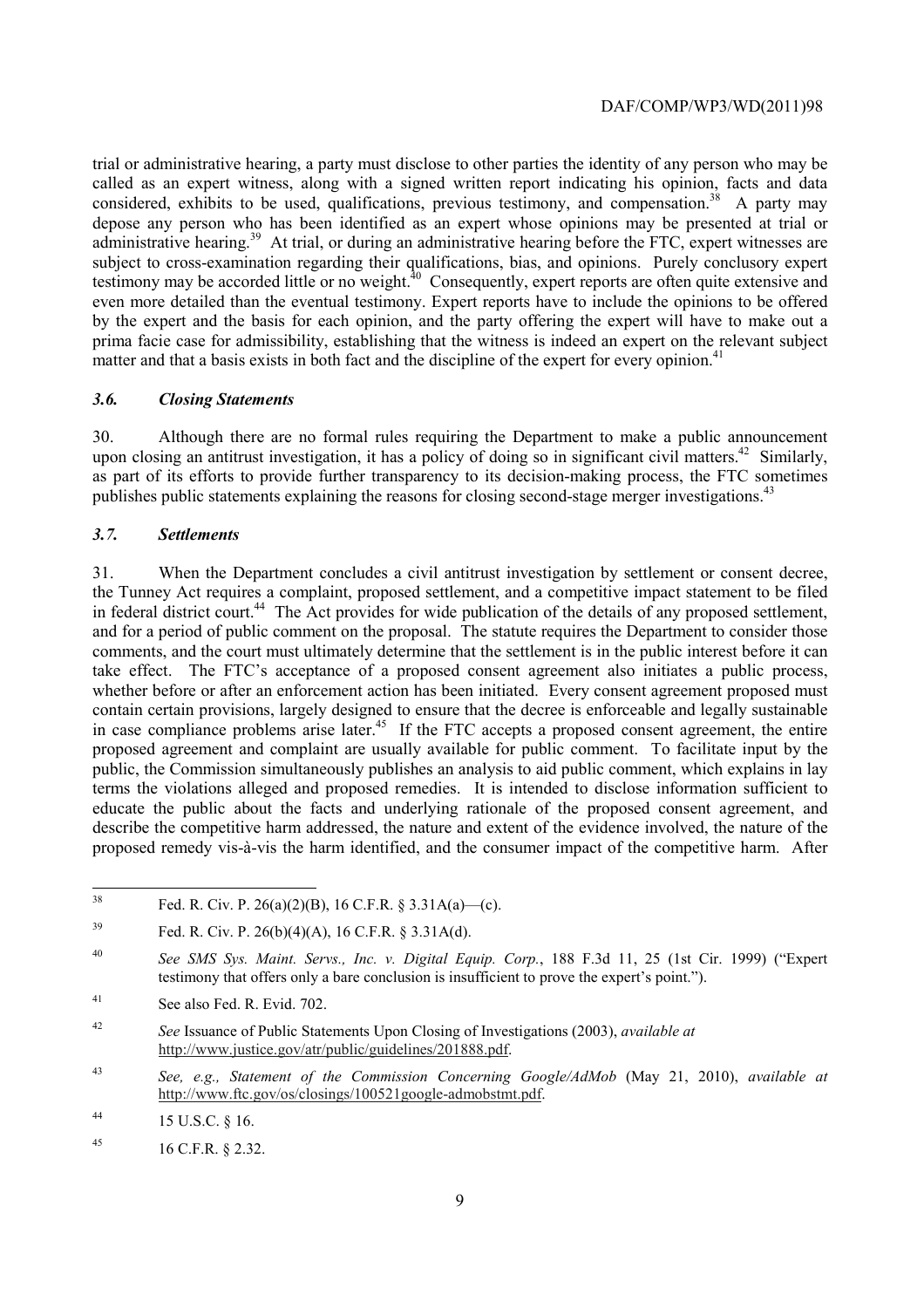the comment period closes, the Commission evaluates the record and determines whether to accept, change, or reject the settlement.<sup>46</sup>

## **transparency 4. Update on recent United States developments relating to procedural fairness and**

 32. The Agencies have made ensuring procedural fairness and increasing transparency a priority. Three examples of this are described below. Three examples of this are described below.

## *4.1. United States Department of Justice Antitrust Division Remedies Guide*

33. Announced in June 2011 and addressed at the June WP3 Roundtable, the policy guide is a tool for Department staff to use in analyzing proposed remedies in its merger matters.<sup>47</sup> It also provides transparency into the Department's approach to merger remedies for the business community, the antitrust bar and the broader public. The goal of the Department remains the same – to provide an effective remedy to eliminate the anticompetitive effects of a proposed transaction. The policy guide states that effective merger remedies typically include structural or conduct provisions, or a combination. In horizontal merger matters, the Department continues to rely predominantly on structural remedies, sometimes in combination with conduct remedies. However, the Department has found that in many vertical transactions tailored conduct relief can prevent competitive harm while allowing the merger's efficiencies to be realized.

## *4.2. Horizontal Merger Guidelines*

Guidelines, which had not been updated since 1992.<sup>48</sup> These Guidelines outline the principal analytical 34. Approximately one year ago, the Agencies announced revisions to the Horizontal Merger techniques, practices, and the enforcement policy of the Agencies with respect to mergers and acquisitions involving actual or potential competitors under the federal antitrust laws. The Guidelines also describe the main types of evidence on which the Agencies usually rely to predict whether a horizontal merger may substantially lessen competition. They are designed in part to assist the courts in developing an appropriate framework for interpreting and applying the antitrust laws in the horizontal merger context, based on the Agencies' long-standing expertise and experience with antitrust law cases. The Guidelines are also intended to assist the business community and antitrust practitioners by increasing the transparency of the analytical process underlying the Agencies' enforcement decisions.

## *4.3. Revisions to FTC Rules of Practice*

35. In 2009, as part of the FTC's periodic internal review of its adjudicative proceeding process, the FTC finalized rules to expedite the prehearing, hearing, and appeal phases of its adjudications; streamline discovery and motion practice; and ensure that the agency can apply its substantive expertise, as appropriate, earlier in the process.<sup>49</sup> The changes are intended in part to provide greater clarity, transparency, and fairness, including by establishing a more rigorous timetable for administrative litigation so that respondents are not harmed by unnecessary delay in the determination of their rights and

 $\overline{a}$ 

<sup>46 16</sup> C.F.R. § 2.34.

<sup>47</sup>*Antitrust Division Policy Guide to Merger Remedies*, United States Department of Justice, Antitrust Division (June 2011), available at http://www.justice.gov/atr/public/guidelines/272350.pdf.

<sup>48</sup> <sup>48</sup>*Horizontal Merger Guidelines*, United States Department of Justice and Federal Trade Commission (Aug. 19, 2010), *available at* http://www.ftc.gov/os/2010/08/100819hmg.pdf.

<sup>49</sup>*See* http://www.ftc.gov/opa/2009/04/part3.shtm.